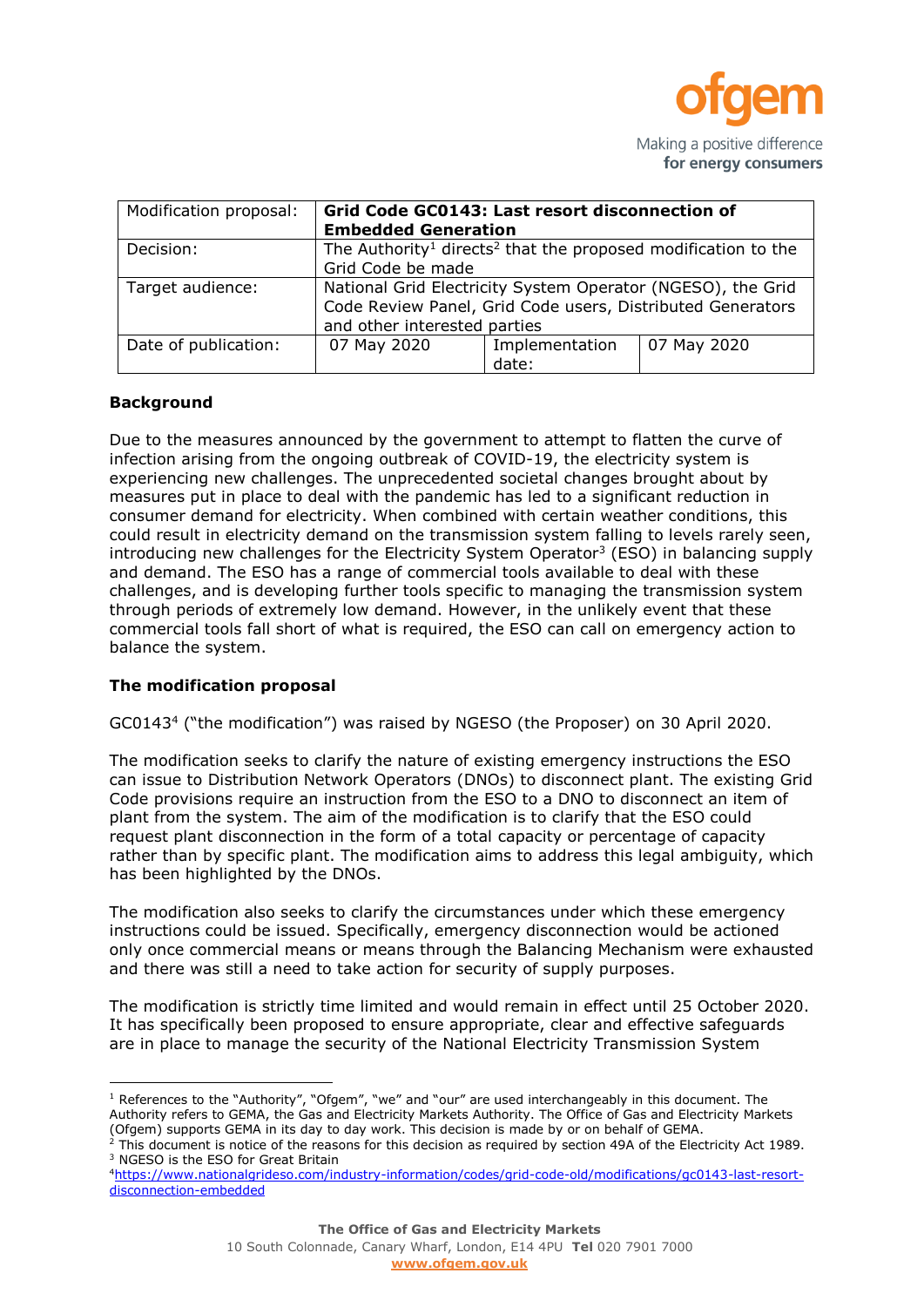(NETS) during periods of exceptionally low demand. NGESO should then bring forward a further modification to develop an enduring solution in consultation with industry stakeholders on an non-urgent timeline to allow all relevant points of view to be taken into account.

The Proposer considers this modification would better facilitate relevant objective (iii) of the Grid Code as a last resort to avert disruption to security of supply.

The Proposer requested GC0143 should be treated as urgent. On 1 May 2020, we issued our decision that this modification be treated as urgent. 5

#### **Grid Code Review Panel recommendation**

At the GCRP meeting on 6 May 2020 a majority of the GCRP considered that the modification better facilitated the Grid Code objective (iii). The GCRP recommended that the modification should be implemented.

#### **Our decision**

 $\overline{a}$ 

We have considered the issues raised by the modification proposal and in the Final Modification Report received by us on 6 May 2020. We have considered and taken into account the responses to the industry consultation on the modification proposal which are included in the Final Report<sup>6</sup>. We have concluded that:

- implementation of the modification proposal will better facilitate the achievement of the objectives of the Grid Code;<sup>7</sup> and
- approving the modification is consistent with our principal objective and statutory duties. 8

#### **Reasons for our decision**

We consider this modification proposal will better facilitate Grid Code objectives (iii) and (v), and has a neutral impact on (ii) and (iv).

We have considered the impact of COVID-19 lockdown and societal changes resulting in significant fall in demand for electricity<sup>9</sup>, as has been presented by the ESO as Proposer of this modification. We share the ESO's concern, Panel's majority view and most respondents' view on the risk to security of supply on the NETS that a period of very low demand could result in frequency on the transmission system breaching the upper limit despite commercial measures being taken, albeit very unlikely. We consider that specifically under these circumstances and resulting very low demand scenarios it is of utmost importance that the Grid Code, underpinned by its objective (iii), fully supports the actions needed to ensure and maintain the security of supply to all consumers.

We agree with the Proposer and the majority of the Panel that this modification, which clarifies the position on ESO's emergency instructions to DNOs on disconnection of

<sup>5</sup> [https://www.ofgem.gov.uk/system/files/docs/2020/05/gc0143\\_urgency\\_letter.pdf](https://www.ofgem.gov.uk/system/files/docs/2020/05/gc0143_urgency_letter.pdf)

<sup>6</sup> Grid Code proposals, final reports and representations can be viewed on NGESO's website at:

<http://www2.nationalgrid.com/UK/Industry-information/Electricity-codes/Grid-code/Modifications/>

 $\frac{7}{7}$  As set out in Standard Condition C14(1)(b) of the Electricity Transmission Licence, available at: <https://epr.ofgem.gov.uk/>

<sup>&</sup>lt;sup>8</sup> The Authority's statutory duties are wider than matters which the Grid Code Panel Review must take into consideration and are detailed mainly in the Electricity Act 1989 as amended. <sup>9</sup> The ESO has quoted up to 20% reduction in demand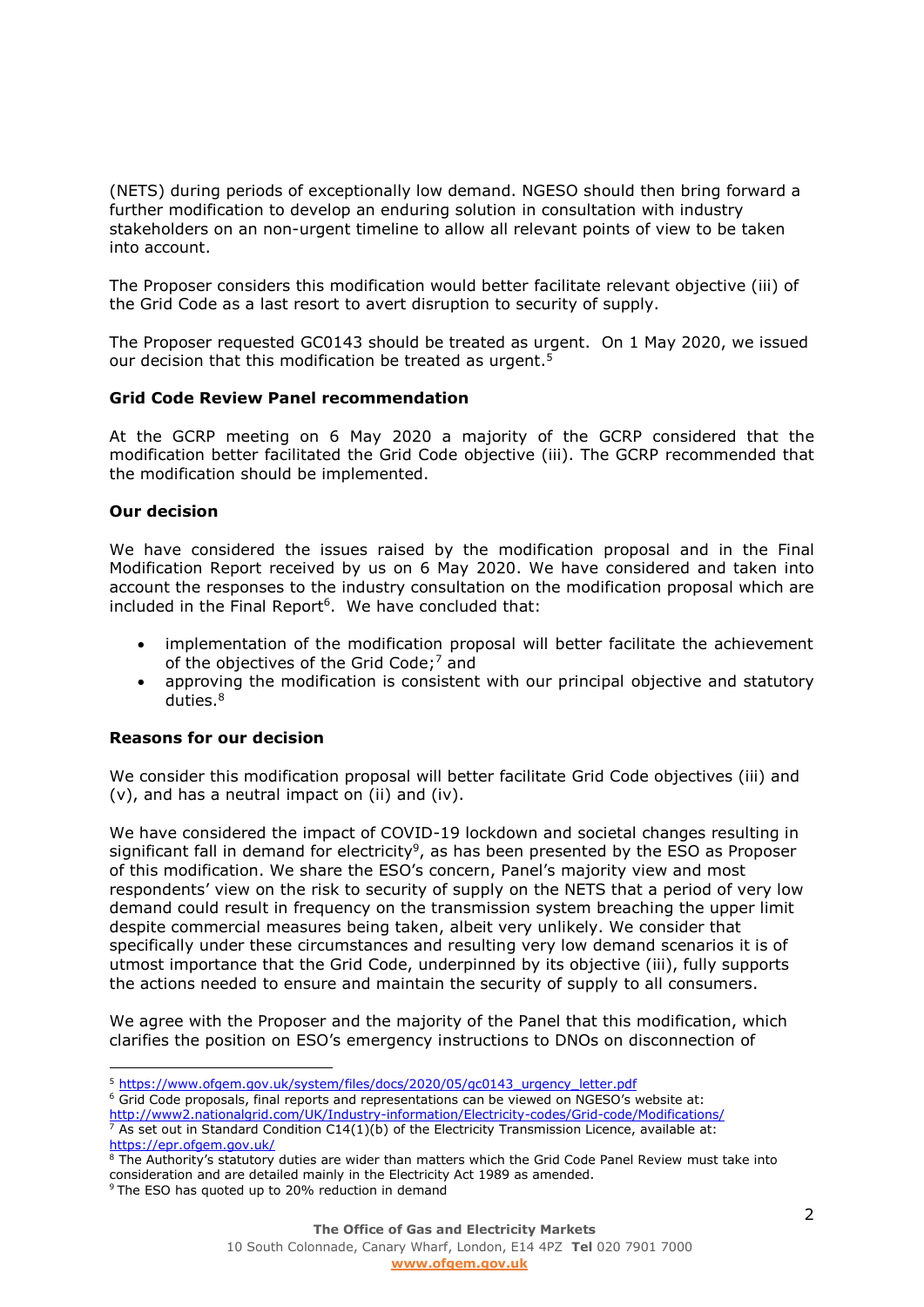embedded generation as a last resort and only once all commercially available options have been exhausted by the ESO, is necessary at this point in time.

In addition, we note the Proposer's projection on the anticipated period of low demand over the Bank Holiday weekend commencing 8 May 2020, and agree with the Proposer and the Panel on urgency to implement this emergency operational clarity before 8 May, to safeguard system security and security of supply position.

In deciding to approve this urgent modification it is our and the industry's clear expectation, and has been made explicit in the legal text, that ESO will exercise this option only as a last resort in an emergency situation, after having exhausted all other commercially available options. Likewise, for the DNOs, when they implement ESO's emergency instructions it is our and industry's expectation that they will take a considered approach, taking into account the operational requirements of their users, particularly where this raises safety or environmental issues.

We have taken note of the large number of responses provided by the distribution network users to the Code Administrator's consultation. We appreciate the concerns raised and we also note that most respondents have said that they understand the reasoning behind the modification that has been raised to mitigate any threat to the security of supply position during the current situation.

While there is support amongst respondents to address the issue, the general view is that it should have been addressed in a more thorough and considered way. We have further noted the concerns about the modification. Consultees have raised significant issues on implementation, regarding the way in which DNOs will fulfil the emergency instructions, transparency and consequences for generators which are dependent on industrial processes and auxiliary supplies from the system.

We note that the ESO agrees that this should have been done in more detailed consultation. But the ESO is of the opinion that the urgency in establishing clarity around the current ambiguity in the text was the overriding consideration. These concerns are further mitigated by the fact that this provision will fall away by the 25 October 2020, which will limit the applicability of the new measures and allow the ESO sufficient time to develop a more enduring solution with industry. We agree with ESO's assessment on this pressing need and are satisfied that as the modification proposal limits the use of this power of instruction, as a last resort and is time limited, that on a balance addressing security of supply as per this modification outweighs the concerns raised by those who have responded to the consultation. We further note that ESO has committed to imminently start working with the industry to develop an enduring solution.

We strongly encourage the ESO to review the current commercial tools available for managing low levels of demand and work with industry to develop a market-based enduring solution (eg opening up balancing service markets to a broader range of participants).

We have read the concerns on environmental impact and safety issues raised by several responders including generators using process oriented generation technologies. We would expect the ESO and associated DNOs to determine which generation could be disconnected to safeguard the wider impact on security of supply, whilst minimising safety and environmental risks associated with the disconnection of individual plant. To address these concerns we expect DNOs to engage with their generator stakeholders as a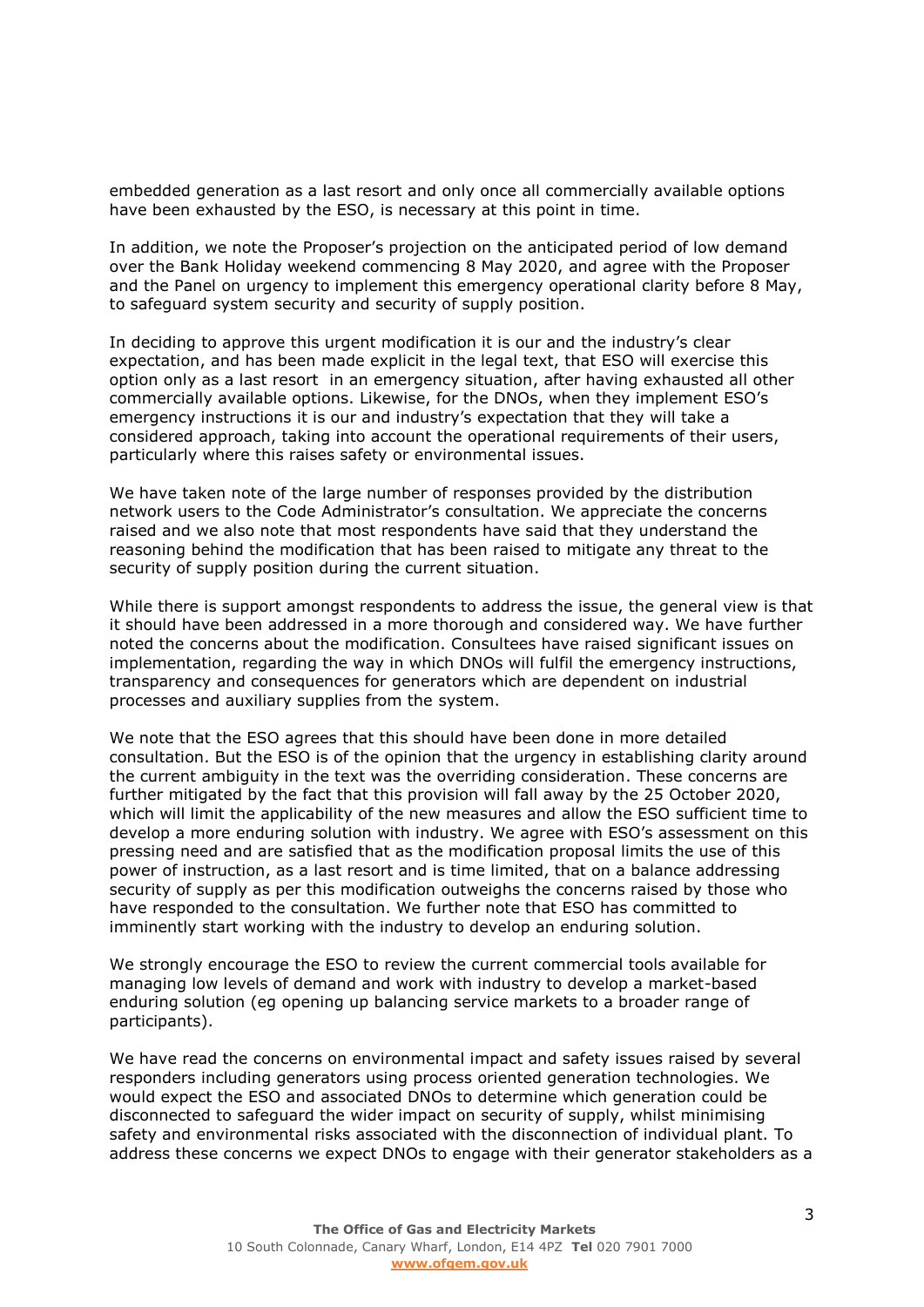matter of urgency and put in place suitable arrangements for safe and secure implementation of any emergency instructions from the ESO.

In summary, respondents have raised legitimate concerns about this modification and we expect the ESO and DNO's to consult more widely on the enduring solution and address these concerns fully. Nevertheless for reason of proximity of a very real threat of low demand over the coming Bank Holiday weekend we must balance these potentially adverse impacts against the security of supply risks faced by consumers. We expect the DNOs and ESO to further incorporate these concerns in developing an enduring solution.

## *(i) to permit the development, maintenance and operation of an efficient, coordinated and economical system for the transmission of electricity*

None

#### *(ii) to facilitate competition in the generation and supply of electricity (and without limiting the foregoing, to facilitate the national electricity transmission system being made available to persons authorised to supply or generate electricity on terms which neither prevent nor restrict competition in the supply or generation of electricity)*

A number of stakeholders considered that this modification may have a negative impact on competition in the generation of electricity, most notably between distribution and transmission connected generators. We acknowledge these concerns, however we consider that this modification is to clarify an existing power of instruction and that any possible negative impact on competition is firstly mitigated by the limits to the extent of when and in what circumstances this instruction may be used and that it will be of limited duration. This, we consider, outweighs the negative impacts on competition and is justified by the benefit of ensuring security of supply (under Grid Code objective (iii)).

Given the above we think the issue is limited and has neutral impact against this objective.

## *(iii) subject to sub-paragraphs (i) and (ii), to promote the security and efficiency of the electricity generation, transmission and distribution systems in the national electricity transmission system operator area taken as a whole*

The principal aim of this modification proposal is for the Grid Code provisions to support security of supply and system operation in emergency situations as discussed in earlier sections. We agree with the Panel view that this modification will have positive impact against this objective.

## *(iv) to efficiently discharge the obligations imposed upon the licensee by this license and to comply with the Electricity Regulation and any relevant legally binding decisions of the European Commission and/or the Agency.*

We agree with the Panel view that this modification proposal is neutral with regards to objective (iv). One stakeholder expressed concerns on a potential conflict between GC0143 and some elements of the "System Defence Plan" established by the ESO in accordance with Regulation (EU) 2017/219610 (NCER Regulation, which was adopted on the basis of the Electricity Regulation). We believe that this decision is consistent with the

<sup>10</sup> https://www.nationalgrideso.com/document/160016/download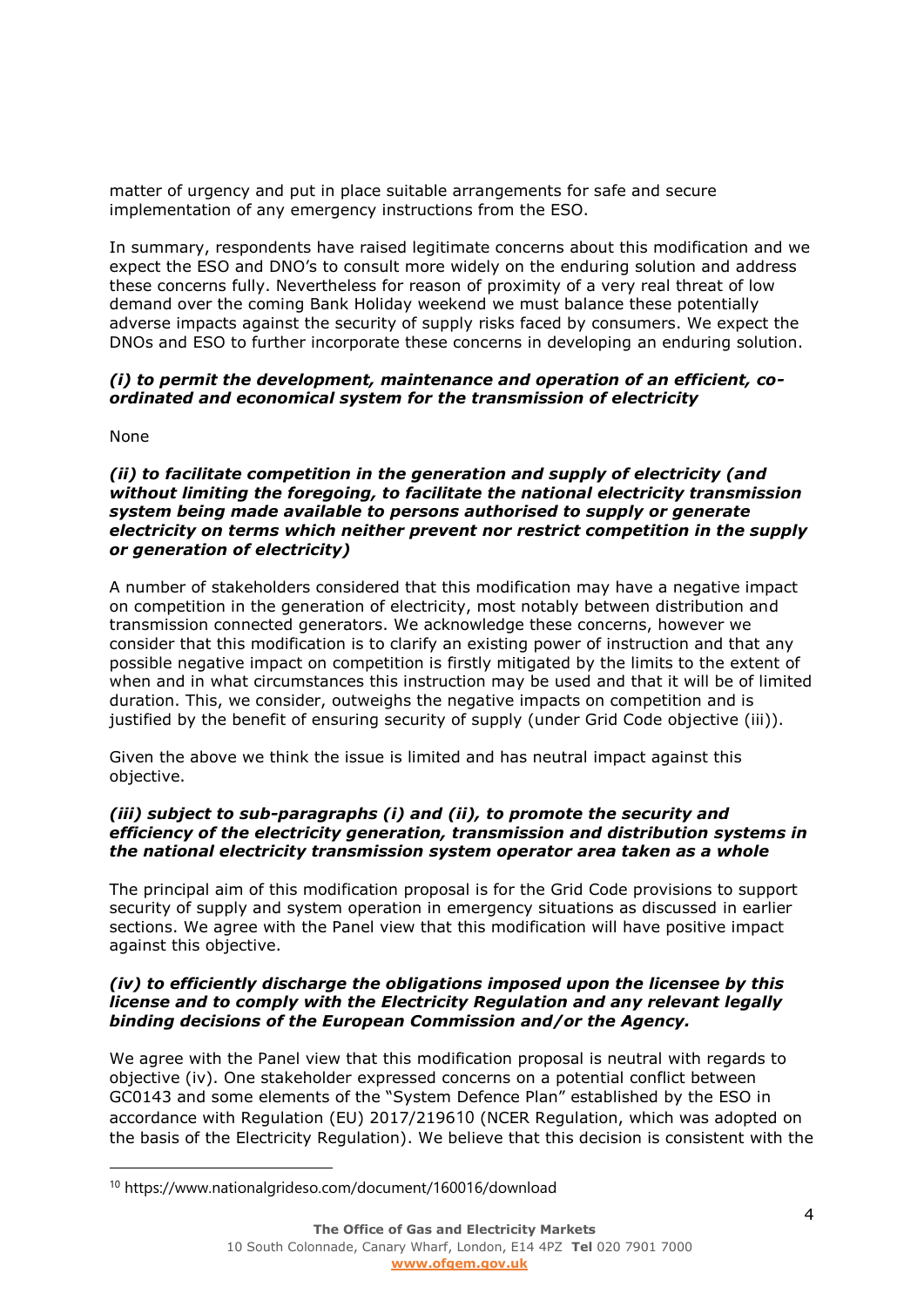NCER Regulation and consequentially with the Electricity Regulation. We furthermore note that as, at this stage, Ofgem has not approved i) the list of Significant Grid Users (SGUs) or ii) the list of measures that the SGUs need to comply with, in accordance with the NCER Regulation. We will take this decision on GC0143 in consideration when making a decision pursuant to the NCER and engage with the ESO on this topic.

## *(v) to promote efficiency in the implementation and administration of the Grid Code arrangements*

This modification proposal provides clarity and further detail on ESO's emergency instructions to the DNOs for plant disconnection, which promotes efficiency in the implementation of Grid Code arrangements. We therefore believe that the proposal will have a positive impact against this objective.

## **Observations**

We are concerned that this modification was brought forward for urgency with such a tight deadline for its proposed implementation date. Whilst we accept that the reduction in demand this summer due to COVID-19 social distancing measures is extraordinary and unforeseen, we are concerned that the issue at hand in this decision is one of clarity of the legal text. The previous wording had been in existence for many years. We are also concerned that the issue of legal ambiguity was only raised by DNOs at this point immediately before possible need. Licensees are obligated to keep Codes up to date and under review as a condition of their licences. This urgent modification shows that no timely review was undertaken prior to this summer, which is particularly concerning given that summer minimum demand has been falling for some years, increasing the need for robust emergency controls.

This modification is time limited, and as a result the ESO has committed to bringing forward an enduring solution. We strongly encourage the development of market based solution. We expect the ESO, DNOs, DG owners and all other concerned parties to work together to resolve many of the concerns that consultees have expressed in this modification proposal.

Given the significant interest this modification proposal received from industry we require the ESO to undertake a detailed review of the responses. We require the ESO to address the responses from each of the consultees and provide us with a detailed report within 2 weeks from issue of this decision. These responses should be used to inform the work on an enduring solution.

We also encourage the ESO to consider further how, if at all, implementation of the modification interacts with Article 13 paragraph 7 of the Clean Energy Package. This requires that "where non-market based redispatching is used, it shall be subject to financial compensation by the system operator requesting the redispatching to the operator of the redispatched generation, energy storage or demand response facility except in the case of producers that have accepted a connection agreement under which there is no guarantee of firm delivery of energy". We do not consider that this modification allows parties to avoid any liability that may be incurred Article 13 paragraph 7, if it is engaged.

#### **Decision notice**